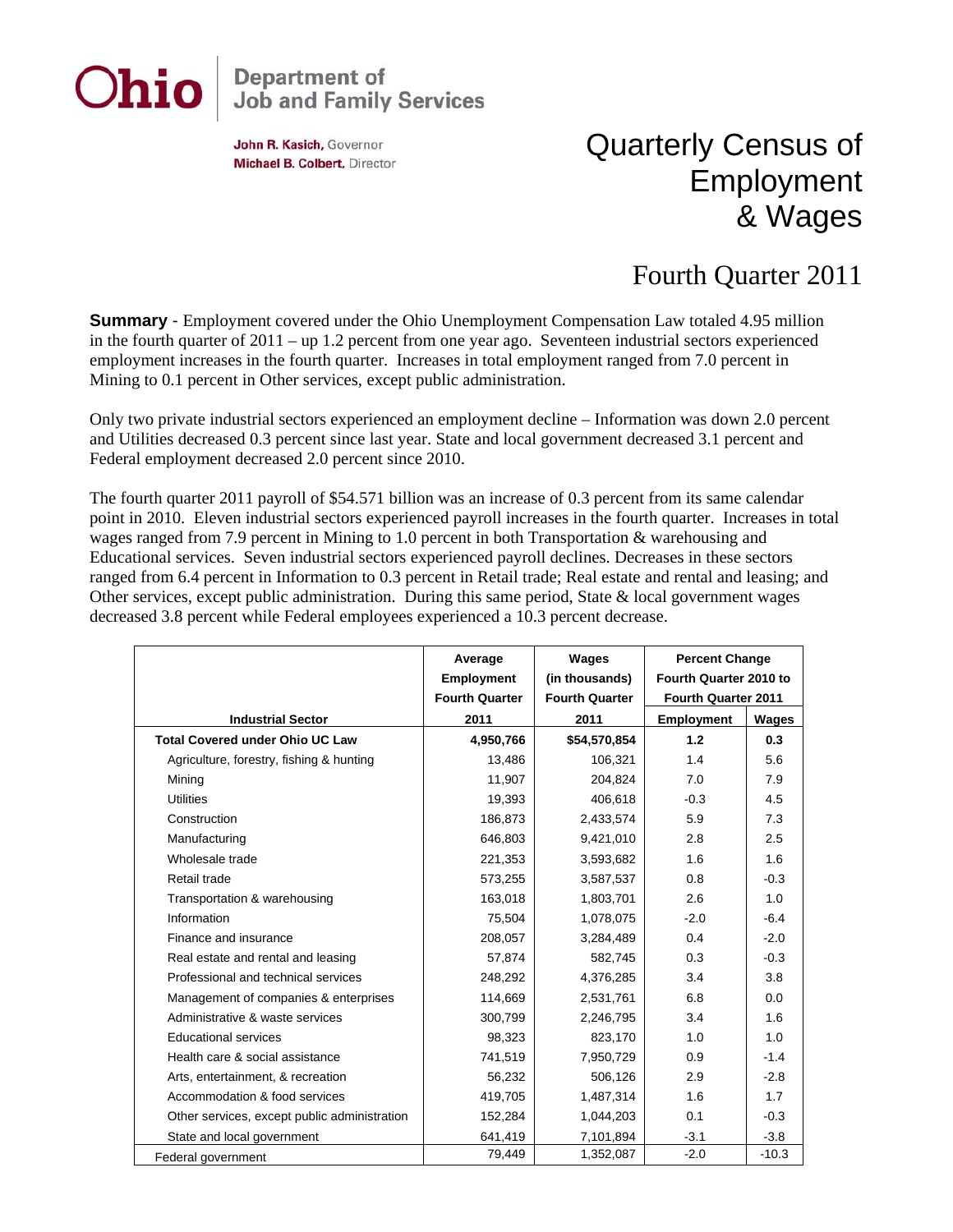All of Ohio's ten largest counties experienced employment increases from their fourth quarter 2010 levels. Increases ranged from 1.7 percent in Franklin County to 0.3 percent in Mahoning County.

Only two of the ten largest counties experienced payroll increases since 2010 – Lorain County was up 3.0 percent and Franklin County increased 1.4 percent. Payroll losses since the fourth quarter of 2010 ranged from 1.7 percent in Butler County to 0.1 percent in Stark County.

|                                        | Average               | Wages                 | <b>Percent Change</b>      |        |
|----------------------------------------|-----------------------|-----------------------|----------------------------|--------|
|                                        | <b>Employment</b>     | (in thousands)        | Fourth Quarter 2010 to     |        |
|                                        | <b>Fourth Quarter</b> | <b>Fourth Quarter</b> | <b>Fourth Quarter 2011</b> |        |
| <b>Industrial Sector</b>               | 2011                  | 2011                  | <b>Employment</b>          | Wages  |
| <b>Total Covered under Ohio UC Law</b> | 4,950,766             | \$54,570,854          | 1.2                        | 0.3    |
| <b>Butler</b>                          | 140,513               | 1,496,586             | 0.7                        | $-1.7$ |
| Cuyahoga                               | 678,930               | 8,480,849             | 0.7                        | $-0.9$ |
| Franklin                               | 655,352               | 7,886,676             | 1.7                        | 1.4    |
| <b>Hamilton</b>                        | 480,032               | 6,394,249             | 0.5                        | $-0.5$ |
| Lorain                                 | 93,405                | 948,440               | 1.6                        | 3.0    |
| Lucas                                  | 200,611               | 2,174,371             | 0.6                        | $-0.4$ |
| Mahoning                               | 96,748                | 864,220               | 0.3                        | $-1.4$ |
| Montgomery                             | 239,369               | 2,591,974             | 1.0                        | $-0.7$ |
| <b>Stark</b>                           | 152,727               | 1,444,446             | 1.3                        | $-0.1$ |
| Summit                                 | 255,580               | 2,839,430             | 0.4                        | $-1.3$ |
| All other counties                     | 1,957,499             | 19,449,613            | 1.7                        | 1.3    |

The chart that follows presents the percentage of Ohio covered employment in each of the ten largest counties and all other counties combined. Ten of Ohio's 88 counties account for more than 60 percent of the state's covered employment.



## **Percentage of Fourth Quarter 2011 Employment - Ten Largest Counties**